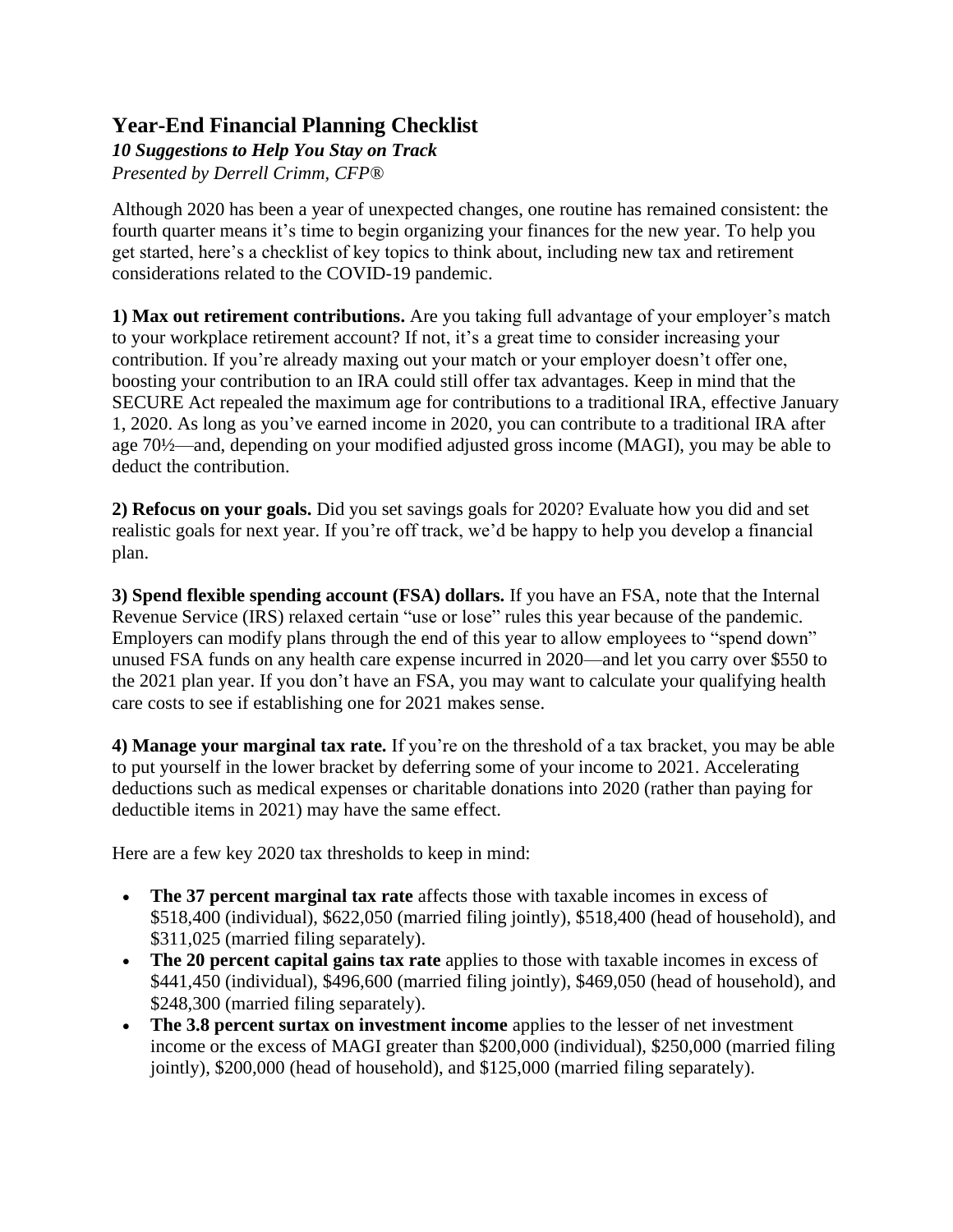**5) Rebalance your portfolio.** Reviewing your capital gains and losses may reveal tax planning opportunities; for example, you may be able to harvest losses to offset capital gains.

**6) Make charitable gifts.** Donating to charity is another good strategy worth exploring to reduce taxable income—and help a worthy cause. Take a look at various gifting alternatives, including Qualified Charitable Distributions (QCD) and donor-advised funds.

**7) Form a strategy for stock options.** If you hold stock options, be sure to develop a strategy for managing current and future income. Consider the timing of a nonqualified stock option exercise based on your estimated tax picture. Does it make sense to avoid accelerating income into the current tax year or to defer income to future years? If you're considering exercising incentive stock options before year-end, don't forget to have your tax advisor prepare an alternative minimum tax projection to see if there's any tax benefit to waiting until January.

**8) Plan for estimated taxes and required minimum distributions (RMDs).** Both the SECURE and CARES acts affect 2020 tax planning and RMDs. Under the SECURE Act, if you reached age 70½ after January 1, 2020, you can now wait until you turn 72 to start taking RMDs—and the CARES Act waived RMDs for 2020. If you took a coronavirus-related distribution (CRD) from a retirement plan in 2020, you'll need to elect on your 2020 income tax return how you plan to pay taxes associated with the CRD. You can choose to repay the CRD, pay income tax related to the CRD in 2020, or pay the tax liability over a three-year period. But remember: once you elect a strategy, you can't change it. Also, if you took a 401(k) loan after March 27, 2020, you'll need to establish a repayment plan and confirm the amount of accrued interest.

**9) Adjust your withholding.** If you think you may be subject to an estimated tax penalty, consider asking your employer (via Form W-4) to increase your withholding for the remainder of the year to cover the shortfall. The biggest advantage of this is that withholding is considered to be paid evenly throughout the year instead of when the dollars are actually taken from your paycheck. You can also use this strategy to make up for low or missing quarterly estimated tax payments. If you collected unemployment in 2020, remember that any benefits you received are subject to federal income tax. Taxes at the state level vary, and not all states tax unemployment benefits. If you received unemployment benefits and did not have taxes withheld, you may need to plan for owing taxes when you file your 2020 return.

**10) Review your estate documents.** Review and update your estate plan on an ongoing basis to make sure it stays in tune with your goals and accounts for any life changes or other circumstances. Take time to:

- Check trust funding
- Update beneficiary designations
- Take a fresh look at trustee and agent appointments
- Review provisions of powers of attorney and health care directives
- Ensure that you fully understand all of your documents

## **Be Proactive and Get Professional Advice**

Remember to get a jump on planning now so you don't find yourself scrambling at year-end.